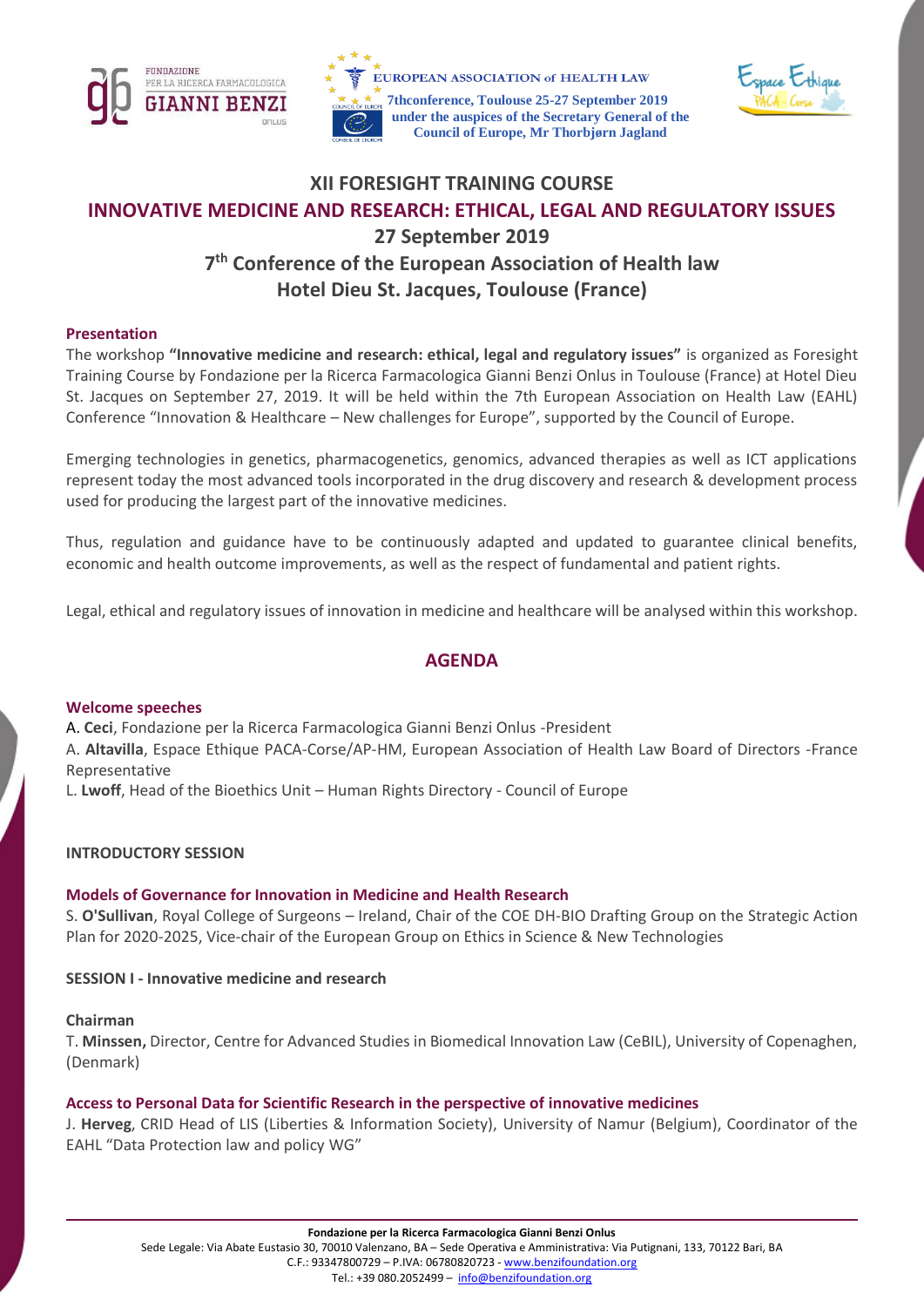





**Legal and Regulatory issues dealing with paediatric translational research in the EPTRI (European Paediatric Translational Research) framework** 

O**. Tzortzatou,** Biomedical Research Foundation of the Academy of Athens (Greece)

**Intellectual Property Protection of Genetic Material and Information in the Pharmaceutical Sector? - Legal Questions on Genetic Material and Genome Sequencing between Innovation, Protection and Sharing**  C. **Seitz**, University of Basel (Switzerland)

#### *Break*

**SESSION II - Access to health care and innovation** 

#### **Chairman**

J. **Cayon De Las Cuevas,** University of Cantabria (Spain), Director of the Research Group on Health Law and Bioethics at IDIVAL

### **Health Technology Assessment (HTA) and access policies**

V. **Stühlinger**, University for Health Sciences, Medical Informatics and Technology -UMIT, (Austria), Vice-President of EAHL

#### **Machine Learning Systems applied to health data and systems**

F. **Bonifazi**, Vice-President Fondazione per la Ricerca Farmacologica Gianni Benzi Onlus – (Italy)

### **Exploring solutions to foster ATMP's development and access to patients in Europe**

V. **Salvatore**, University of Insubria – (Italy), Former Head of the Legal Service and Data Protection Officer at the European Medicines Agency

**SESSION III - Empowerment and patients' rights in innovative healthcare**

**Chairman** T. **Goffin,** Ghent University (Belgium)

### **Orphan medicinal products and health budgets: our role as patient advocates**

F. **Houyez**, Eurordis (France), Representative at the European Network of HTA Agencies, and the European Medicines Agency

**Health vulnerability and the European framework on access to orphan medicines** E. **Gennet**, INSERM UMR 1027, University of Toulouse (France)

#### **Discussion**

**Chairman**  E. **Bosone** – Board of Directors Member, Fondazione per la Ricerca Farmacologica Gianni Benzi Onlus (Italy)

**Fondazione per la Ricerca Farmacologica Gianni Benzi Onlus**

Sede Legale: Via Abate Eustasio 30, 70010 Valenzano, BA – Sede Operativa e Amministrativa: Via Putignani, 133, 70122 Bari, BA C.F.: 93347800729 – P.IVA: 06780820723 - [www.benzifoundation.org](http://www.benzifoundation.org/)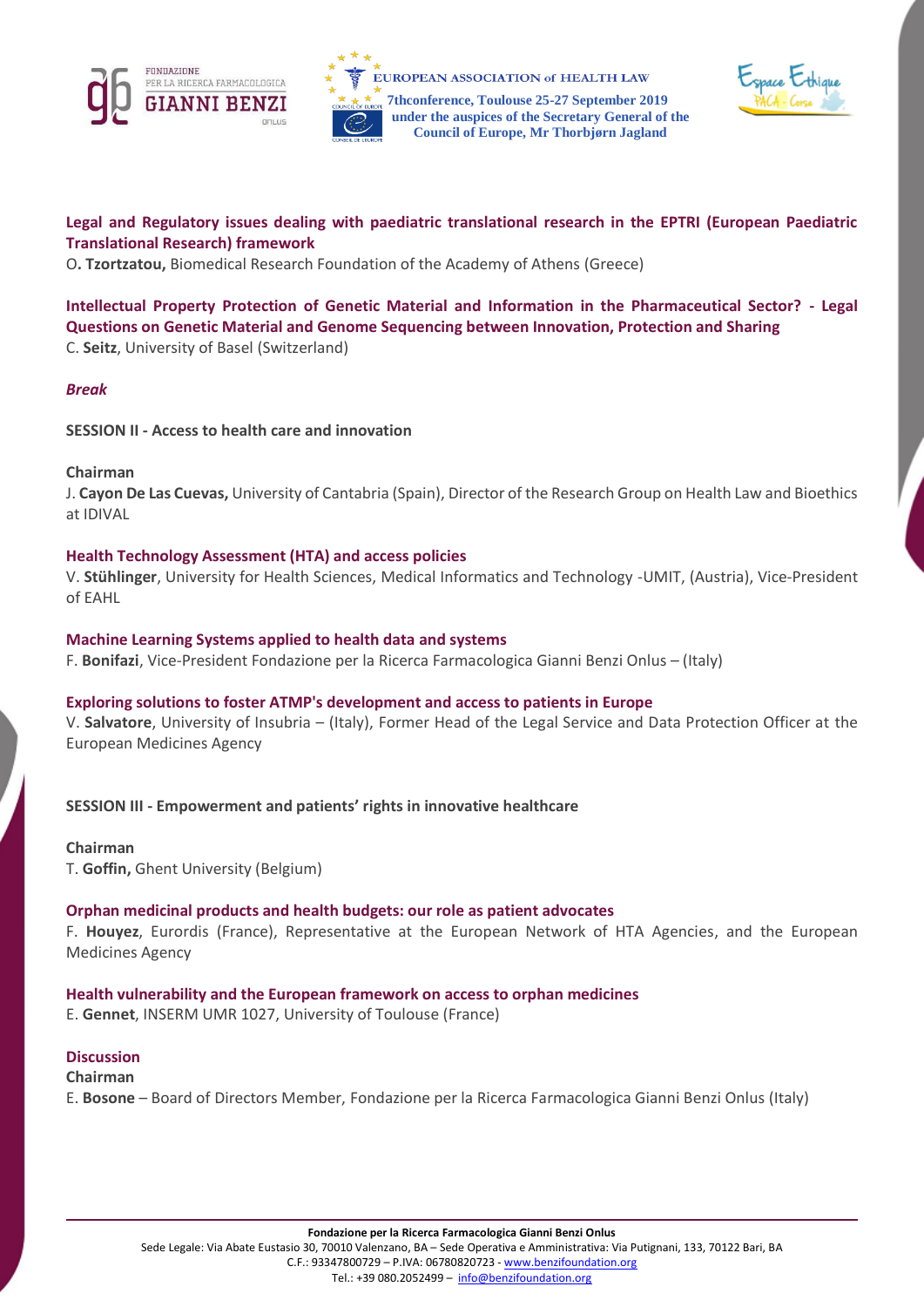





### **SPEAKERS' LIST**

### **ANNAGRAZIA ALTAVILLA**



Lawyer and former Professor at Aix-Marseille University, Annagrazia ALTAVILLA is responsible of International Relations of Espace Éthique PACA-Corse (Bioethics Research Centre AP-HM/Aix-Marseille University – France). As French representative in the board of Directors of the European Association of Health Law, she is also co-organizer of the  $7<sup>th</sup>$  EAHL Conference.

As legal advisor and researcher, she has developed a long-standing experience in the field of Health Law and Bioethics. Annagrazia ALTAVILLA is expert/legal advisor of several EU/IMI founded projects (GRIP, RESPECT, DEEP, GAPP, TEDDY, EMIF, SMART, EPTRI, ARISE).

As expert in ethics and patient rights, she was appointed by the European Commission as member of the European Medicine Agency (EMA) Paediatric Committee for three years. She was also member of the (EMA) Working Group for Third Countries Clinical Trials, as well as rapporteur of the *"Reflection paper on ethical and GCP aspects of clinical trials conducted outside of the EU/EEA".*

Annagrazia ALTAVILLA is author of a book and about 50 publications in national and international journals. Speaker invited in more than 60 conferences in 15 countries as well as in European Institutions (European Commission, European Parliament, European Medicine Agency, Council of Europe), she has also lectured in Italian, French, Spanish, Belgium and Polish universities. She was member of the scientific/organization committees of several international conferences and courses and of the European School in Health Law and Bioethics (2006-2016).

After having obtained LL.M in Health Law in Italy and in France she was awarded a PhD in Sciences of Life and Health /Ethics (Robert Schuman Foundation fellowship) and an HDR ("Habilitation à Diriger les Recherches ») in France. She completed her education by an Executive Programme on Negotiations at Harvard Law School.

## **FEDELE BONIFAZI**



Biomedical Engineer, Post-Graduate Master's Degree in Health Technology Assessment and Management. Gianni BENZI Foundation Vice-president and Head of the IT & Research laboratory, designing patient registries, platforms, databases and other tools to support research activities implementing innovation.

Person in charge for HTA-Thal, the Italian multiregional Thalassemia registry, collecting and storing clinical, economic and epidemiological data from around 2,000 Haemoglobinopathies patients in Italy.

Member of the HTA Working Group in the Apulia Region Health Agency and Expert for the Health Department of the Basilicata Region. Project manager in EU and national research projects (including the EU Networks of Excellence FP6 TEDDY and FP7 GRiP). He is coordinator of the Horizon 2020 ARISE project.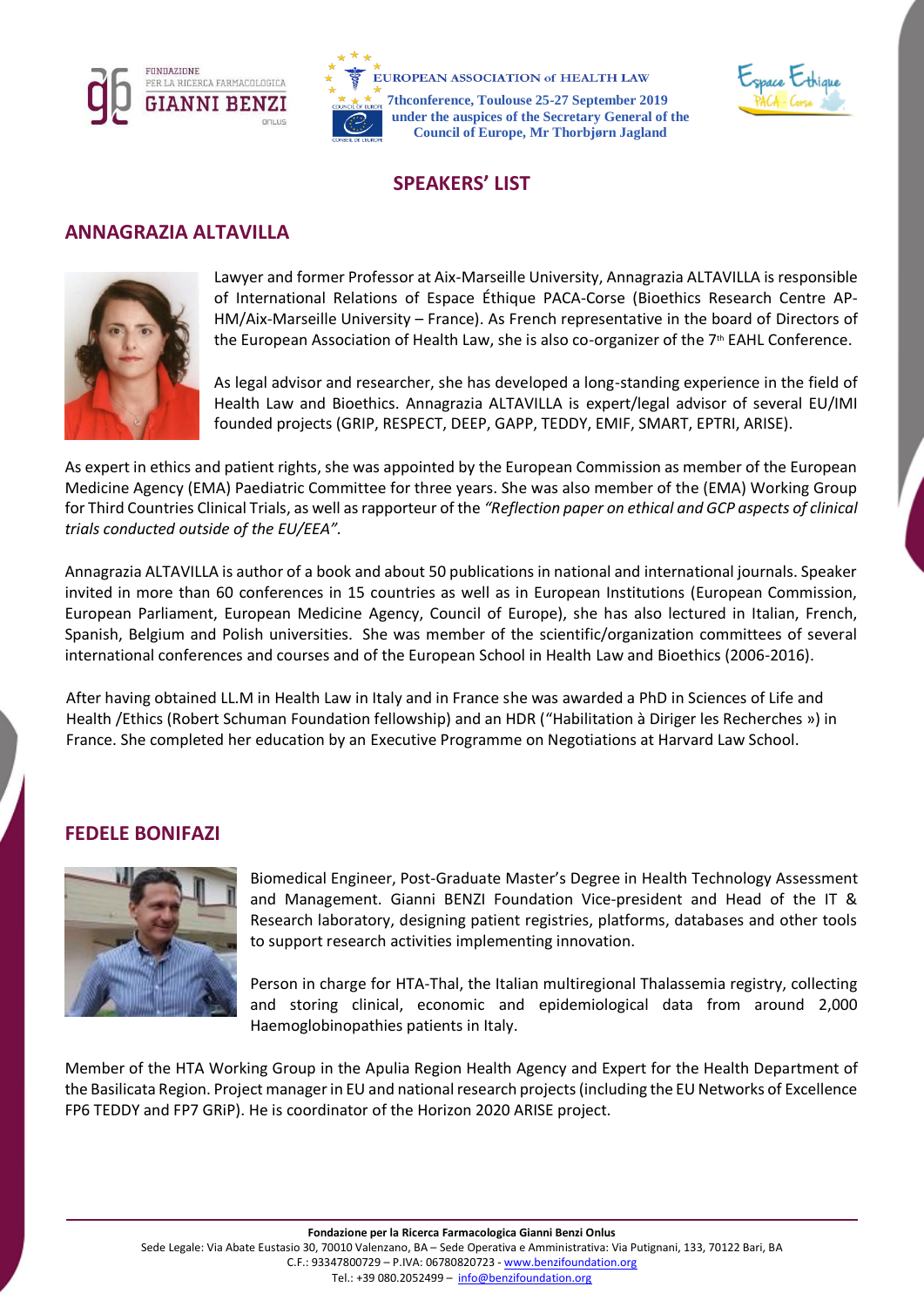





### **ENRICO BOSONE**



Since January 2015 he is the President of SIAR (Italian Association of Regulatory Affairs), the non-profit Italian Association of regulatory Professionals. He started his collaboration with SIAR in 2004, as SIAR Managing Board and Editor of SIAR NEWS. He has also worked as Director of "Patient Access European Policy" in Celgene between 2015 and 2016.

Previously, he was director of the Regulatory and Access department of Celgene in Italy and, between 1990 and 2008, of Dompé Group.

Speaker in more than thirty conferences-workshops regarding the regulatory field. Lecturer

in several Masters in Regulatory Affairs in the University of Milan, Rome, Chieti and Pavia. Author of several patents, scientific and regulatory papers.

### **ADRIANA CECI**



President of Fondazione per la Ricerca Farmacologica Gianni Benzi Onlus, President of the Scientific committee of INCIIPIT, the Italian Network of paediatric research and funder member of TEDDY (Task-force in Europe for Drug Development for the Young-EU FP6) still running as Network of excellence for paediatric research, participant in many research projects at national, European and international level. She is also Scientific Counsellor of the Thalassemia Foundation 'L. Giambrone' Board.

Former Professor of Paediatrics at Aldo Moro University of Bari, PhD in Paediatrics and PhD in Clinical and Laboratory Haematology, she also lectured in many universities in the field of Paediatric and Regulatory Sciences. She is member of the Paediatrics and Pharmacology Italian Societies, and has been in the Board of the Italian Medical Oncology Association and Group leaader in the Italian Paediatric Hematology and Oncology Association.

Past member of the Italian Ministry of Health - Commissione Unica del Farmaco-, "Commissione Nazionale del Sangue", "Commissione per la Sperimentazione Clinica" -she was also Coordinator of the "Gene Therapies" Committee of the Biotechnology and Biosecurity Committee at the Italian Prime Minister' Office as well as member of the CONI Antidoping Committee. She was also member of the "Commissione Farmaco e Bambino" appointed to Agenzia Italiana del Farmaco (AIFA) and of the "Comitato Prezzi e Rimborsabilità" of the Italian Ministry of budget (CIPE) as well as of the Paediatric Committee at the European Medicine Agency (EMA).

Former member and Vice-President of the "Commissione Sanità" of the Italian Parliament, she was also member of the European Parliament where she founded the EU Parliamentary Inter -Group on Health that she coordinated for 5 years.

She is referee of several international journals and author of more than 130 indexed publications mainly dealing with orphan drugs, paediatrics, regulatory issues.

Sede Legale: Via Abate Eustasio 30, 70010 Valenzano, BA – Sede Operativa e Amministrativa: Via Putignani, 133, 70122 Bari, BA C.F.: 93347800729 – P.IVA: 06780820723 - [www.benzifoundation.org](http://www.benzifoundation.org/)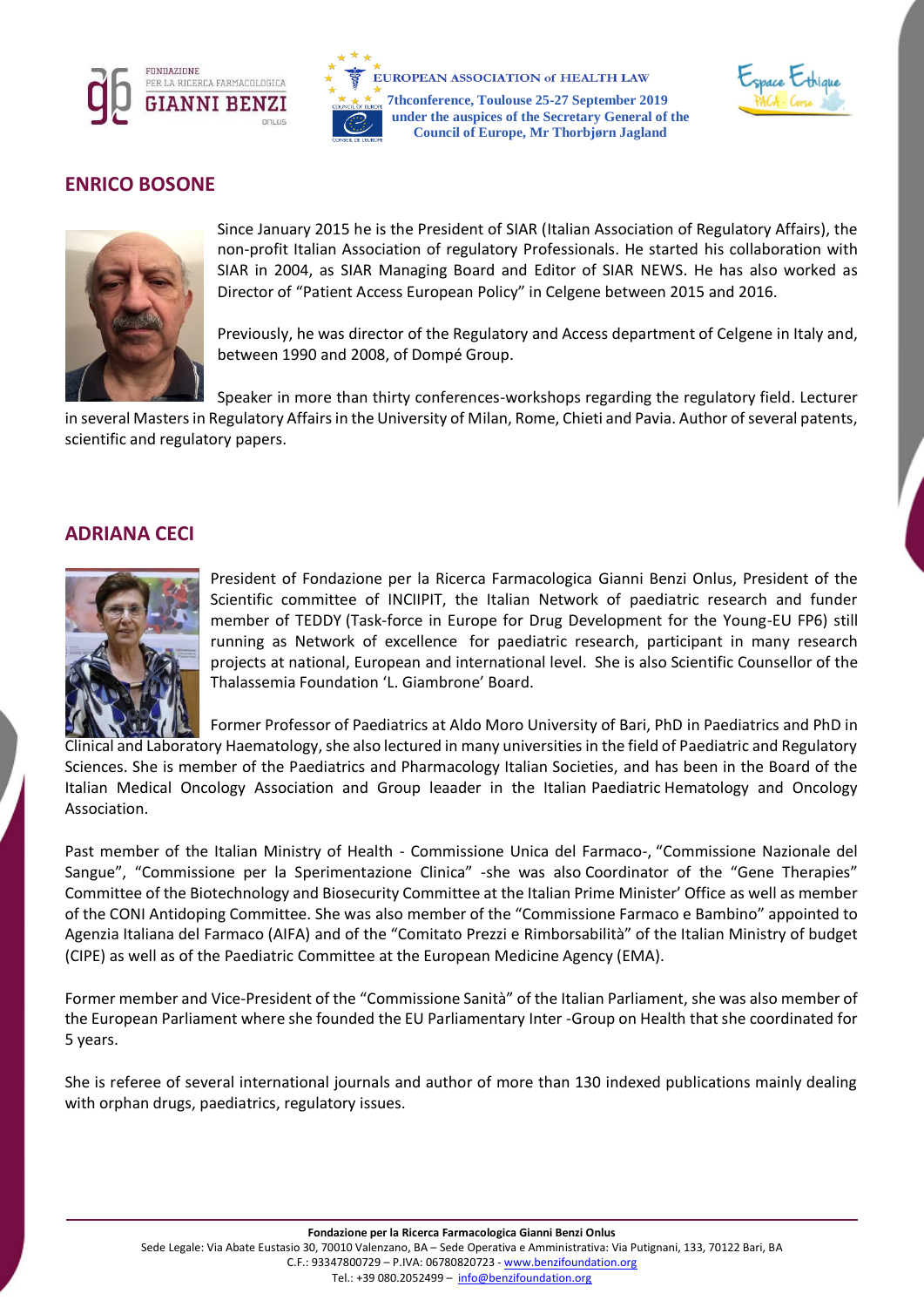





### **JOAQUIN CAYON DE LAS CUEVAS**



Joaquin Cayon-De las Cuevas is Director of the Research Group on Health Law and Bioethics at IDIVAL, and associate professor of health law at the University of Cantabria in Santander, Spain. He holds a PhD in Law with a doctoral thesis on the providing of healthcare according to consumer law. He is combining his academic activities with the legal advice as the head of the Legal Advisory Service at the Health Ministry of the Government of Cantabria.

Joaquin is a member of the Board of Directors of the European Association of Health Law and also serves as Coordinator of the Executive Board of the Ibero-American Health Law Network.

Has an international expertise in lecturing, networking, and researching on health law issues, taking into account a multidisciplinary and comprehensive approach. Long teaching and research experience with a wide list of publications (books, chapters and peer-reviewed articles) and oral presentations as a guest speaker in different Latin-American, and European universities. Also has an extensive practical experience in preparing drafts on legal rules regarding healthcare issues for different countries. He is also taking part of the advisory board of different Spanish, Italian, Brazilian and Polish law journals.

His research activities are focused on different health law topics such as the patient-consumer approach, patients ́ rights, healthcare systems, AI and big data, healthcare mediation, waiting lists, medical liability, reproductive technologies, and end-of-life decisions. He is currently taking part of the Jean Monnet Health Law and Policy Network funded by the European Commission (2018-2020).

# **ÉLOÏSE GENNET**



Trained in law, specialized in health law, Eloïse Gennet did an interdisciplinary and international PhD in law at the University of Aix-Marseille (France) and in bioethics at the University of Basel (Switzerland). She received the 2019 PhD prize from the French Association of Health Law, as well as the 2018 PhD prize from the legal faculty of Aix-Marseille University in European law for her thesis entitled "Vulnerable people and clinical trials. Reflexions in European law". She is thus specialized in the fields of health law, bioethics, European law, research ethics as well as on the concept of vulnerability.

During her PhD, Eloïse Gennet has gathered valuable experience, outside academia, in international organisations, in the pharmaceutical industry and in the hospital setting, notably thanks to a five months traineeship at the Bioethics Unit of the Council of Europe (Strasbourg), a four months internship at the Espace Ethique Méditerrannéen (AP-HM, Marseille) or thanks to a year-long mentoring program between the University of Basel and Novartis. She has also worked as a research assistant both at the Institute for Biomedical Ethics of the University of Basel and at the Centre for International and European studies and research at the University of Aix-Marseille.

Eloïse Gennet is currently working as a post-doc at the French national institute for health and biomedical research (INSERM) and is involved in two H2020 projects (CINECA and EASI-Genomics), both of which are mainly related to the European protection of health and genomic data and on data sharing in research, within and outside of Europe.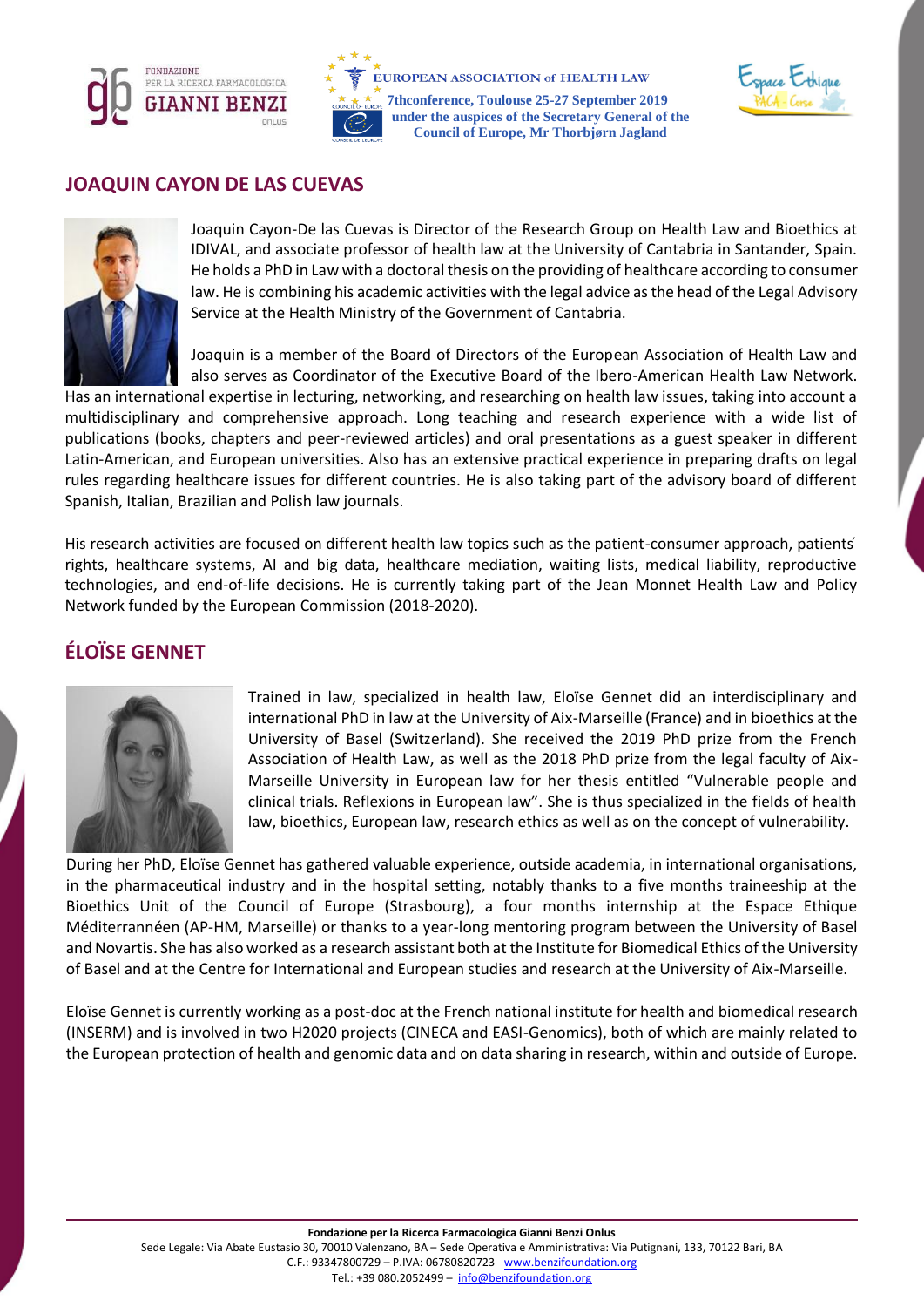





## **JEAN HERVEG**



Jean Herveg holds a Law Degree from the University of Louvain. He is a member of the Brussels Bar (1993). He has been a researcher at the Centre de Recherche Information, Droit et Société (Université de Namur,) since September 1, 2000. He gave the Medical Law and ICT course from September 2005 to August 2011. Then, he taught the course "Privacy: cross-perspective on technological innovations" with Professor Jean-Noël COLIN (2011-2014).

He gives an introductory course on data protection in the INFOSAFE continuing education programme since 2007 and in the DATASAFE continuing education

programme since 2016.

From 2010 to 2017, he gave an introductory course on data protection as part of the MIAGE Master's degree (Computer Science & Innovation), a continuing education course organised by the University of Nancy and the Luxemburg Institute of Science & Technology.

Jean's research activities focus on the protection of privacy in general and on the protection of personal data concerning health in particular, as well as on eHealth products and services.

He is the author of numerous publications, reports and communications on privacy, data protection and e-Health (over 180). He has participated in numerous research projects at Belgian and European level in this field. He is in charge of the LIS (Liberties & Information Society) Department since 1 September 2018.



**FRANÇOIS HOUŸEZ**

François Houÿez is working at the European Organisation for Rare Diseases EURORDIS where he is Director of Treatment Information and Access. He has always been working as a patient advocate since the early 90s, first in the HIV/AIDS advocacy, and in rare diseases since 2003.

He pioneered patient advocacy with the European Medicines Agency as part of the first patients' delegation that engaged dialogue with the Agency back in 1996.

He represents EURORDIS at the Patients' and Consumers' Working Party at the European Medicines Agency (EMA). He also represents EURORDIS in the HTA Network, and he has been

involved in EUnetHTA activities since 2010.

His expertise include Community Advisory Boards, compassionate use, drug repurposing, involvement of patients in regulatory and HTA activities, drug shortages, pharmacovigilance, marketing authorisation, HTA, pricing and reimbursement, cross-border care.

He is one of the trainers at EURORDIS Summer School on clinical development. François is also a patient.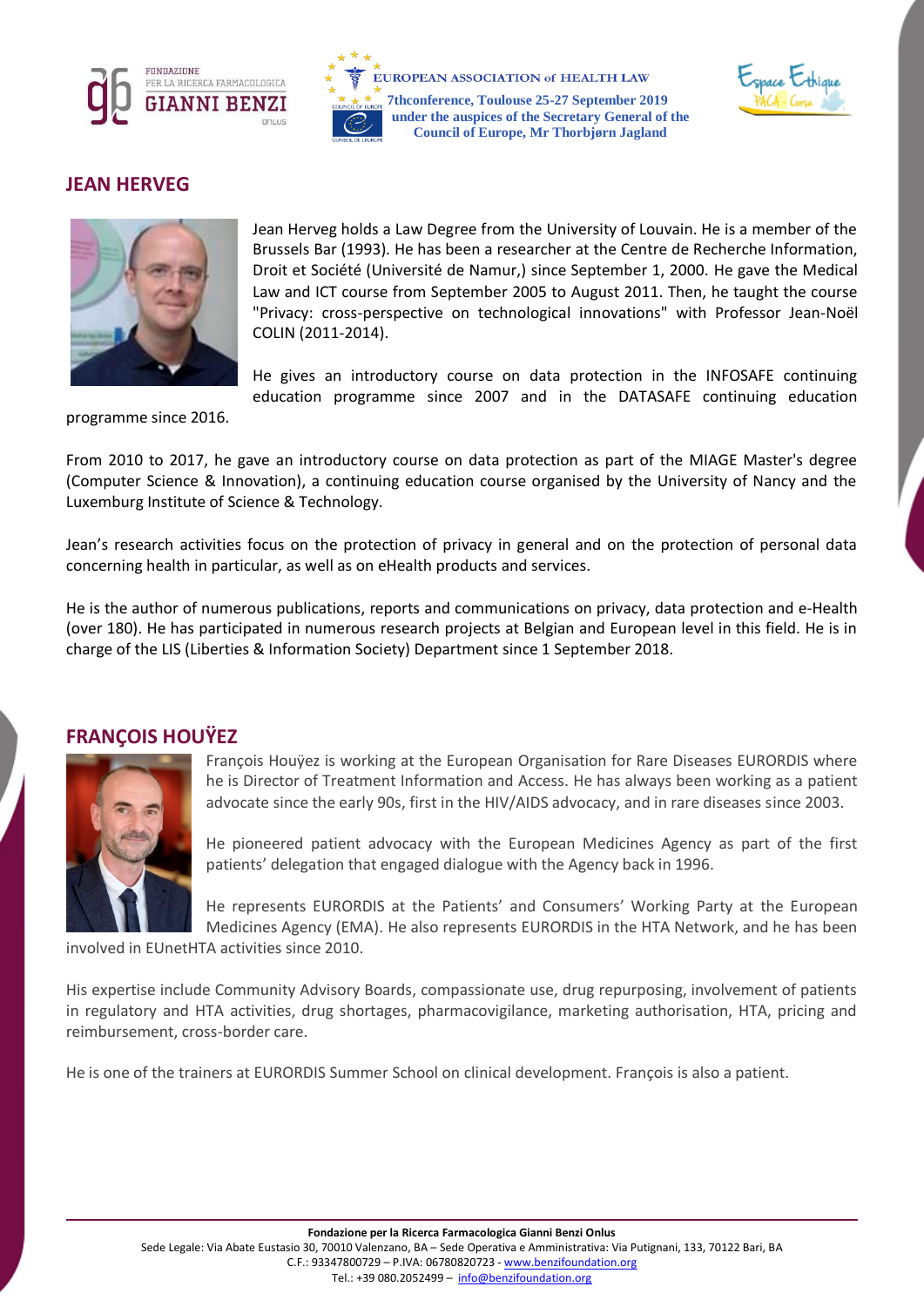





### **TOM GOFFIN**



Tom Goffin has obtained a master in law and a doctor in law (medical law) from the Catholic University of Leuven (Belgium), where he started his profession experience as a research assistant in the Centre for Biomedical Ethics and Law of the Faculty of Medicine (2006-2012).

From 2012 until 2018 he worked for the legal service of the National Council of the Belgian Order of Physicians. He is also guest professor at the Catholic University of Leuven and the University of Brussels (VUB).

Since August 2014 until January 2019 he was project manager for the reform of the health professions regulation in Belgium. For this project he consulted several stakeholders in the field of health policy in Belgium. Based on these interviews and literature research he made a framework of a new health professions regulation in Belgium which was presented to the public on October 28th 2016.

Since February 2019 he is full time professor in health law at the Ghent University

### **LAURENCE LWOFF**



Laurence LWOFF holds a MSc. in reproductive physiology from the University of Paris VI – Jussieu (France). She then obtained her degree in agronomy from the Institut National Agronomique Paris-Grignon (France) in 1986 and received her PhD in molecular biology in 1989.

She joined the Council of Europe in 1991, where she was entrusted with the responsibilities of the Secretariat of the Conventions concerning the use of animals in agriculture and science, in the Directorate of Legal Affairs. In 1999, her responsibilities were extended to biotechnology. She was the Secretary of the International Conference of the Council of Europe on Ethical Issues Arising from the Applications of Biotechnology (Oviedo, Spain, May 1999). In 2002, she joined the Bioethics Department where she has been responsible in particular for the activities on human genetics and on the protection of the human embryo and the foetus. She was the Secretary of the Group in charge of the elaboration of the Additional Protocol to the Convention on Human Rights and Biomedicine, concerning Genetic Testing for Health Purposes.

Since 2012, she is the Head of Bioethics Unit in the Human Rights Directorate, and Secretary of the Committee on Bioethics (DH-BIO), intergovernmental committee in charge of the activities on the protection of human rights in the biomedical field, at the Council of Europe.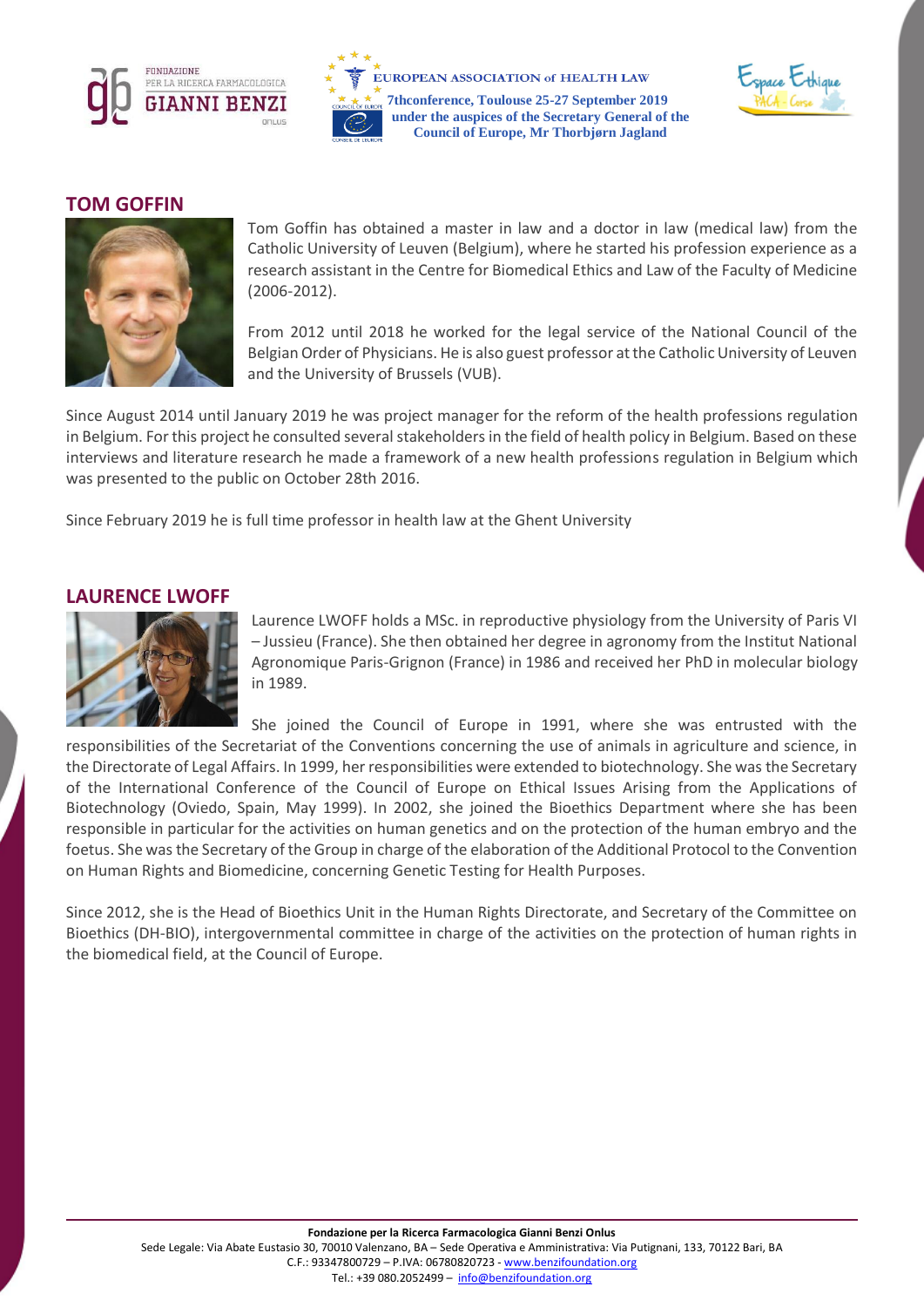





### **TIMO MINSSEN**



Timo Minssen is Professor of Law at the University of Copenhagen (UCPH) and the Founding Director of UCPH's Center for Advanced Studies in Biomedical Innovation Law (CeBIL). He specializes in the interface of Intellectual Property, Competition and Regulatory Law with a focus on new technologies in the health & life sciences, such as gene editing, AI and data-driven medicine. His studies involve a plethora of legal issues emerging in the lifecycle of biotechnological and medical products and processes - from the regulation of research and incentives for innovation to tech transfer and commercialization.

At UCPH he lead several large interdisciplinary research projects in synthetic biology, precision medicine and research infrastructures. At present, he is the PI and grant holder of a large research program in biomedical innovation law, funded by the Novo Nordisk Foundation. Anchored in Copenhagen it involves leading international core partners, such as Harvard Law School, Harvard Medical School, as well as the Universities of Cambridge and Michigan. Timo has also been the legal expert advisory board member of EU Commission studies of the pharmaceutical sector. He is steering committee member of the Danish Association for the Protection of Industrial Property, scientific advisory board member of the Copenhagen Centre for Regulatory Sciences (CORS), and European lead of the Stakeholder Consortium of Social Science Research Centres at the Global AMR R&D Hub, BMBF, Berlin.

Timo holds a German law degree from the University of Göttingen, as well as biotech & IP -related LL.M. M.I.C.L., LL.Lic. and LL.D. degrees from Lund & Uppsala University. He has been Visiting Research Fellow at the Universities of Cambridge & Oxford, Harvard Law School, Chicago-Kent College of Law, and at the Max Planck Institute for Innovation & Competition. Moreover, he was trained in the German Court system and at the European Patent Office.

### **SIOBHÁN O'SULLIVAN**



Siobhán O' Sullivan is the Chief Bioethics Officer at the Department of Health and is responsible for drafting policy advice and legislative instruments on bioethics related issues. She is also Professor in the Royal College of Surgeons Ireland, where she teaches Healthcare Ethics and Law and is involved in curriculum development. From 2002-2010,

Prof. O'Sullivan was Director of the Irish Council for Bioethics an independent, autonomous body to consider the ethical issues raised by developments in science and medicine. 

She is the vice-chair of the European Group on Ethics in Science & New Technologies, an independent, multidisciplinary body advising the European Commission in connection with Community legislation or policies. She also represents Ireland on the Committee on Bioethics in the Council of Europe. She is a former member of the Advisory Council for Science, Technology and Innovation, the Irish Government's high-level advisory body on Science, Technology and Innovation (STI) policy issues.

She received her Doctor of Medicine from Karolinska Institutet, Stockholm in 1998 and hold a Master in Healthcare Ethics and law and a Masters in Human Rights Law.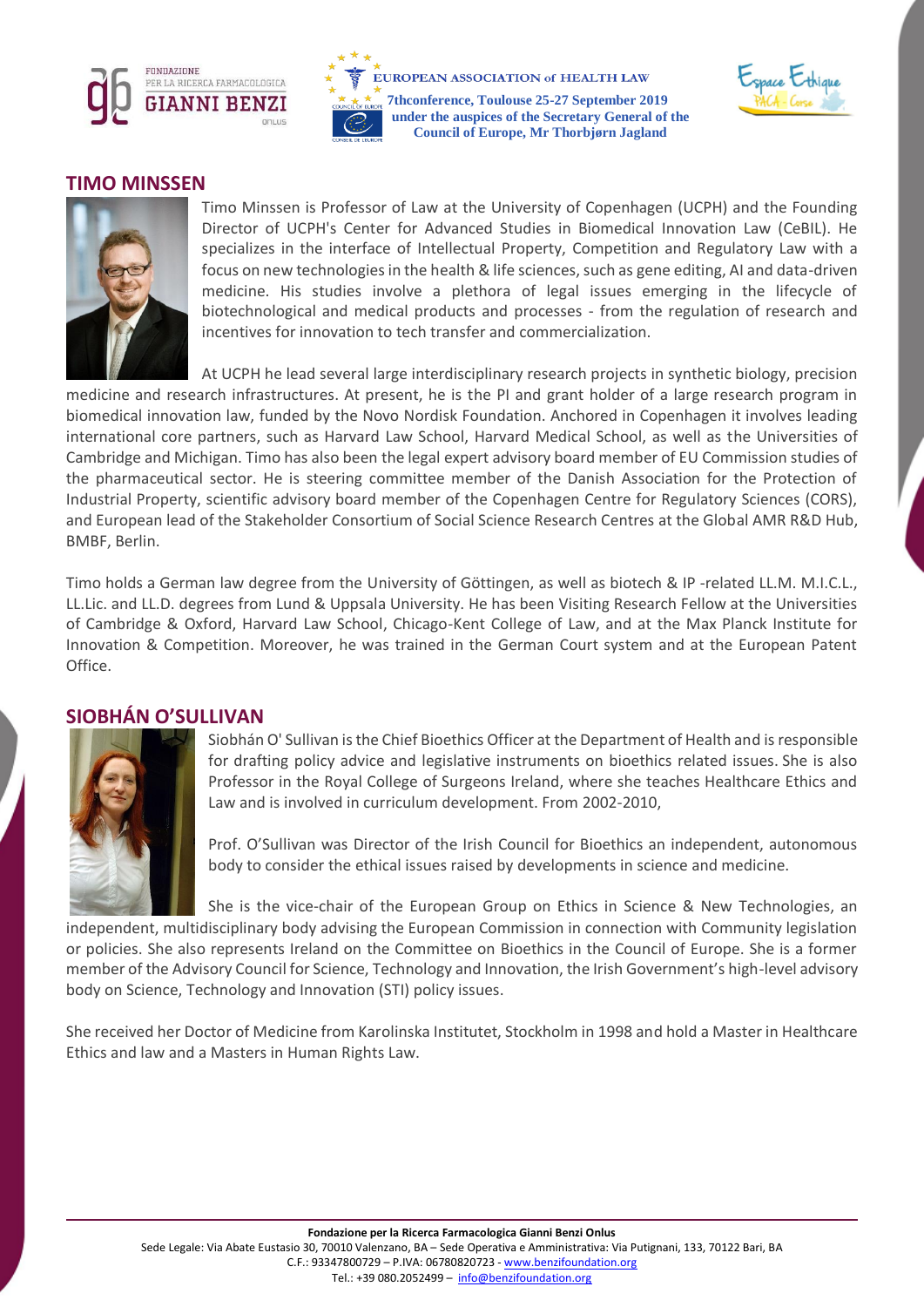





### **VINCENZO SALVATORE**



Vincenzo Salvatore is counsel at BonelliErede in Milan and leader of the firm's Healthcare and Life Sciences Focus Team.

He is also full Professor of International Law at the University of Insubria - Varese (Italy), where he teaches EU law and International trade law.

Professor Salvatore provides clients with strategic legal counselling on the EU's legal process regulating all aspects of the pharmaceutical industry, including marketing authorization procedures, clinical trials, data protection issues, market access, price and reimbursement, inspections and enforcements.

He is an experienced litigator and routinely represents pharma and medical devices companies before higher Courts in Italy and the Court of Justice of the European Union in Luxembourg in landmark EU law disputes. He is also frequently appointed as pharmaceutical law expert in Court or Arbitration proceedings.

Professor Salvatore served for eight years as Head of the Legal Service and Data Protection Officer at the European Medicines Agency (EMA).

Vincenzo Salvatore authored several books on EU related matters and has extensively published for major EU law journals. He has recently been co-opted as member of the editorial board of the newly published European Pharmaceutical Law Review.

He speaks regularly at academic and professional conferences and routinely serves as a visiting lecturer at universities in Europe and the U.S.

### **CLAUDIA SEITZ**



Claudia Seitz is Assistant Professor at the University of Basel´s Centre for Life Sciences Law (CLSL). Her research focuses on health, pharmaceutical, regulatory, IP and competition law with a special focus on biomedical innovation law and new technologies such as genetic resources, genome sequencing, synthetic biology, precision medicine and digitalization.

Claudia is a member of the editorial and advisory board of several law journals such as the European Pharmaceutical Law Review (EPRL) and has been scientific director or advisor to multiple scientific international programmes of the World Intellectual Property Organization

(WIPO), the Swedish Patent and Registration Office (PRV), the Indonesian Agency for Agricultural Research and Development (IAARD) and the University of Ghent.

She holds a German law degree as well as a PhD from the University of Basel (Dr iur), a Postgraduate Diploma and a Master´s Degree (M.A.) from King´s College London and is admitted to the Bar in Germany. She is lecturer at various Universities and has also significant practical experience in relation to pharmaceutical, regulatory, biotech and innovation law.

Claudia has been counsel with a multinational life sciences company, scientific advisor at the Swiss Federal Administrative Court and is the co-founding partner of a law firm specialised on life sciences law.

**Fondazione per la Ricerca Farmacologica Gianni Benzi Onlus**

Sede Legale: Via Abate Eustasio 30, 70010 Valenzano, BA – Sede Operativa e Amministrativa: Via Putignani, 133, 70122 Bari, BA C.F.: 93347800729 – P.IVA: 06780820723 - [www.benzifoundation.org](http://www.benzifoundation.org/)